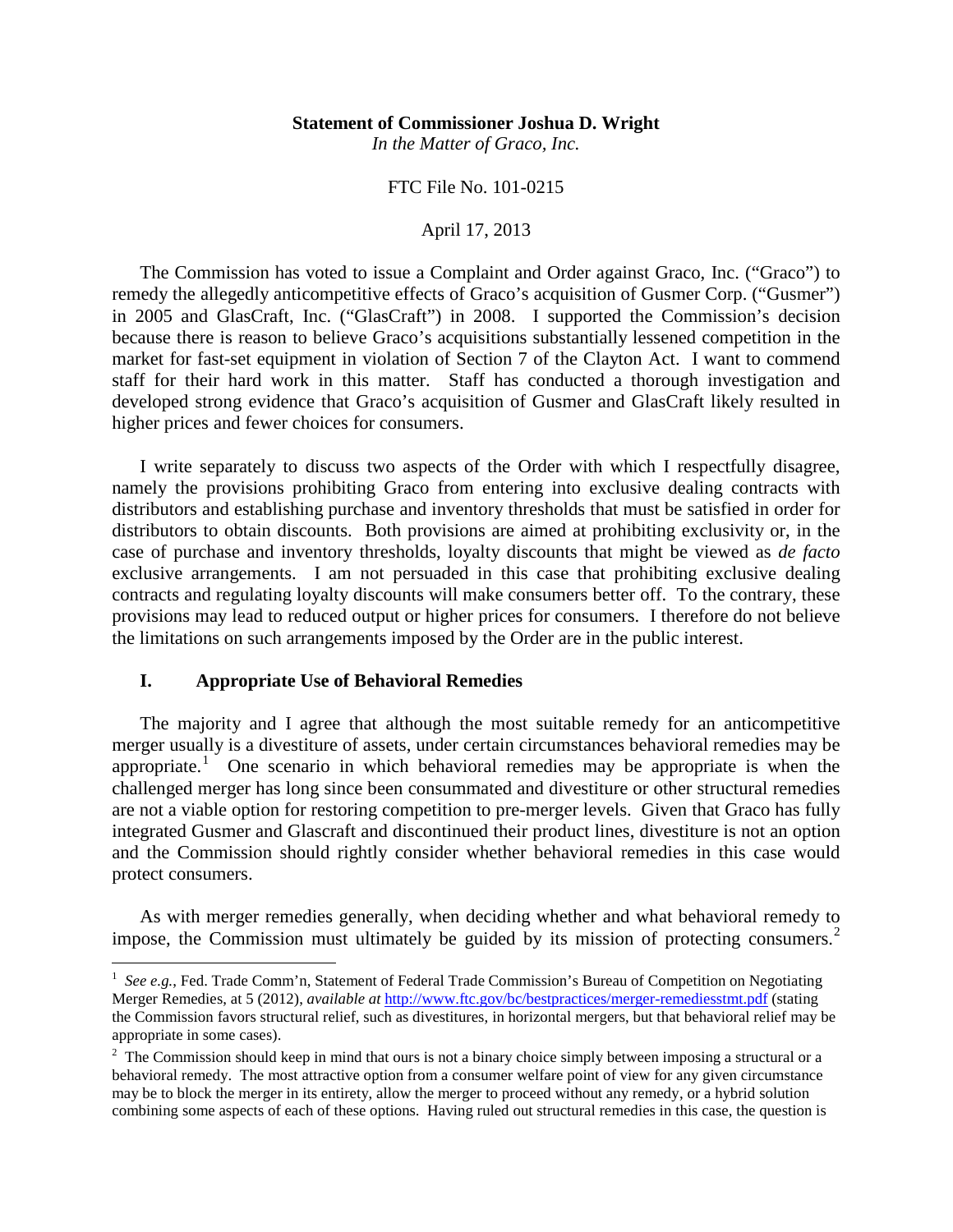Because behavioral remedies displace normal competitive decision-making in a market, they pose a particularly high risk of inadvertently reducing consumer welfare and should be examined closely prior to adoption to ensure consumers' interests are best served. In particular, effective behavioral remedies must be "tailored as precisely as possible to the competitive harms associated with the merger to avoid unnecessary entanglements with the competitive process."<sup>[3](#page-1-0)</sup> Merely showing high market shares and the unavailability of structural remedies does not justify restricting conduct that typically is procompetitive because these conditions do not make the conduct any more likely, much less generally likely, to be anticompetitive.<sup>[4](#page-1-1)</sup> A minimum safeguard to ensure remedial provisions – whether described as fencing-in relief or otherwise – restore competition rather than inadvertently reduce it is to require evidence that the type of conduct being restricted has been, or is likely to be, used anticompetitively to harm consumers.

With this analytical framework in mind, I support those remedies in the Order that seek to restore pre-merger competition by imposing restrictions closely linked to the evidence of anticompetitive harm in this case. For instance, staff uncovered evidence Graco threatened distributors that considered carrying fast-set equipment sold by competing manufacturers, and that these threats actually led to distributors not purchasing the competing products. Staff also learned that distributors refused to purchase fast-set equipment from Gama/PMC, one of the few fringe competitors remaining after Graco's acquisitions, because of the uncertainty resulting from Graco's lawsuit against Gama/PMC. The Order thus appropriately prohibits Graco from retaliating against distributors that consider purchasing fast-set equipment from other manufacturers<sup>[5](#page-1-2)</sup> and requires Graco to settle its lawsuit against Gama/PMC.

In contrast, and as is discussed in more detail below, there is insufficient evidence linking the remedial provisions in the Order prohibiting exclusive dealing contracts and regulating loyalty discounts to the anticompetitive harm in this case.

### **II. Prohibitions on Exclusive Dealing**

It is widely accepted that exclusive dealing and *de facto* exclusive contracts – while generally efficiency enhancing – can lead to anticompetitive results when certain conditions are satisfied. The primary competitive concern is that exclusive dealing may be used by a monopolist to raise rivals' costs of distribution by depriving them the opportunity to compete for distribution sufficient to achieve efficient scale, and ultimately harm consumers by putting competitors out of

which, if any, of the non-structural alternatives best improves consumer welfare. *See* Ken Heyer, *Optimal Remedies for Anticompetitive Mergers*, 26 ANTITRUST 27 (2012) (arguing behavioral remedies are not justified simply because structural remedies are unavailable, and that an agency should weigh the economic costs and benefits of each nonstructural alternative, including doing nothing).

<span id="page-1-0"></span><sup>&</sup>lt;sup>3</sup> U.S. Dep't of Justice Antitrust Div., Antitrust Division Policy Guide to Merger Remedies, at 7 n.12 (June 2011), *available at* [http://www.justice.gov/atr/public/guidelines/272350.pdf;](http://www.justice.gov/atr/public/guidelines/272350.pdf) *see also*, Heyer, *supra* note 2, at 27-28 ("[A]mong the most important considerations in devising a behavioral remedy is that there be a close nexus between the remedy imposed and the theory of harm motivating its use.").

<span id="page-1-1"></span><sup>&</sup>lt;sup>4</sup> In fact, efficiencies justifications for exclusive dealing contracts apply, and some even more strongly, when a firm has market power.

<span id="page-1-2"></span><sup>&</sup>lt;sup>5</sup> Such retaliatory conduct alone is outside the normal competitive process and has no plausible procompetitive benefit. Its proscription therefore is unlikely to harm consumers. Of course, a decision by Graco to refuse to sell to distributors who do not enter into an exclusive contract should not itself be proscribed as illegitimate retaliation.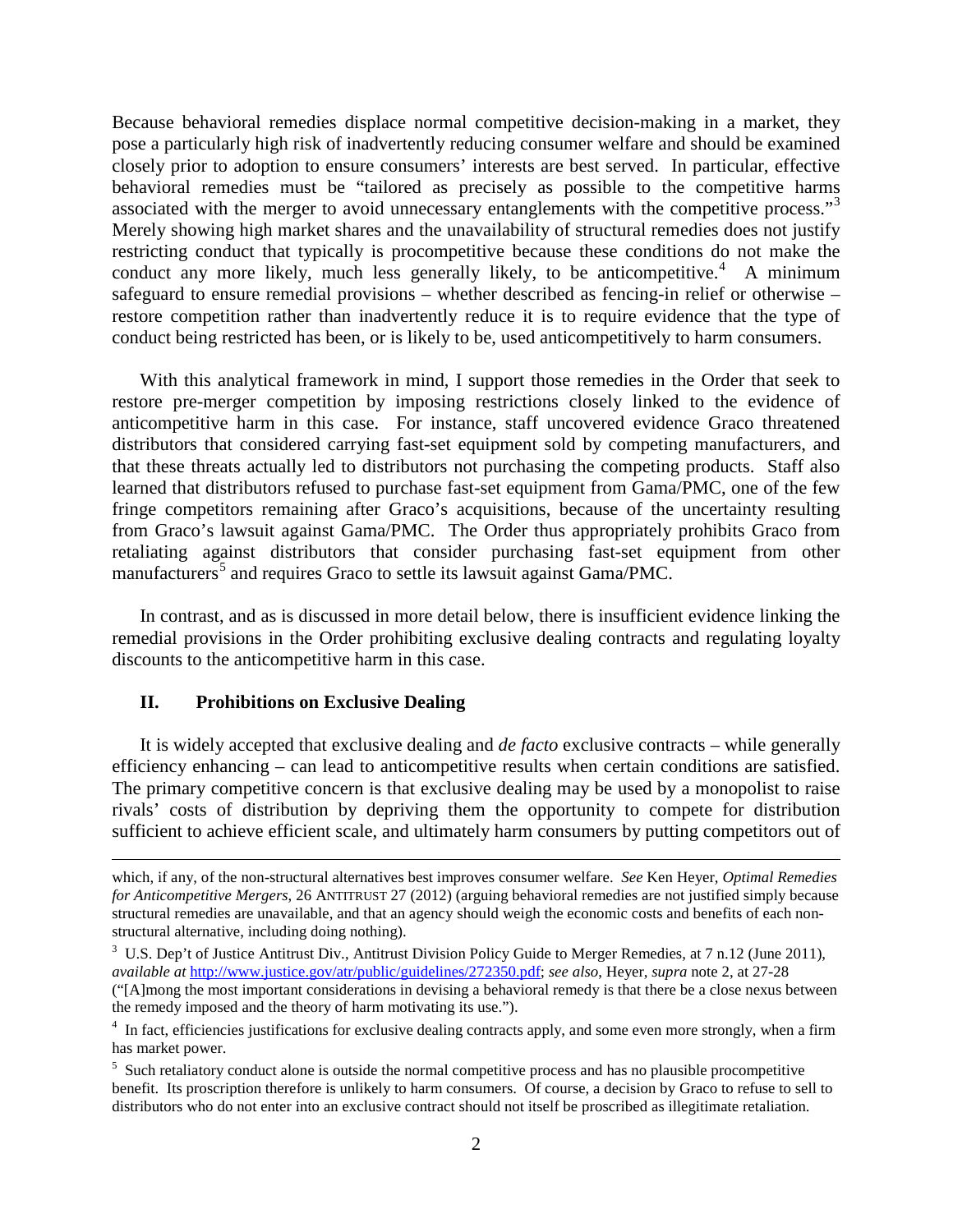business. [6](#page-2-0) On the other hand, the economic literature is replete with procompetitive justifications for exclusive dealing, including aligning the incentives of manufacturers and distributors, preventing free-riding, and facilitating relationship-specific investments.<sup>[7](#page-2-1)</sup> In fact, the empirical evidence substantially supports the view that exclusive dealing arrangements are much more likely to be procompetitive than anticompetitive.<sup>[8](#page-2-2)</sup>

Because exclusive dealing contracts typically are procompetitive and a part of the normal competitive process, the Commission should only restrict the use of such arrangements when there is sufficient evidence that they have or are likely to decrease consumer welfare. This ensures consumers the merger remedy does not deprive them the fruits of the competitive process. The evidence in this case is insufficient to conclude that Graco has used, or intends to use, exclusive dealing or *de facto* exclusive contracts to foreclose rivals and ultimately harm consumers. To the contrary, the Commission's Complaint describes the fast-set equipment market as one particularly well suited for exclusive arrangements. Specifically, the Complaint acknowledges the sale of fast-set equipment demands specialized third party distributors that possess the technical expertise to teach consumers how to use and maintain the manufacturer's equipment.<sup>[9](#page-2-3)</sup> One could therefore easily imagine that manufacturers might only be willing to provide training to distributors if they have some assurance that current or future competitors will be unable to free ride on their investments in the distributors' technical expertise. Exclusive dealing arrangements with distributors are one well-known and common method of preventing such free riding.

The provisions in the Order prohibiting exclusive contracts therefore may needlessly harm consumers by deterring potentially procompetitive arrangements. For that reason, I do not believe that provision is in the public interest.

# **III. Restrictions on Loyalty Discounts**

The primary anticompetitive concerns with loyalty discounts are analytically similar to those associated with exclusive dealing and *de facto* exclusive contracts.<sup>[10](#page-2-4)</sup> As with exclusive dealing, the economic literature also supports the view that loyalty discounts more often than not are procompetitive. $^{11}$ The Commission's competition mission therefore is best served by an

<span id="page-2-0"></span> <sup>6</sup> *See e.g.*, Alden F. Abbott & Joshua D. Wright, *Antitrust Analysis of Tying Arrangements and Exclusive Dealing, in* ANTITRUST LAW AND ECONOMICS 183, 194-96 (Keith N. Hylton ed., 2d ed. 2010). There also are novel theories of anticompetitive harm, including models exploring the possibility that certain types of discount programs effectively impose a tax upon distributors' choice to expand rivals' sales and thereby potentially prevent rivals from acquiring a sufficient number of retailers to cover the fixed costs of entry. *See e.g.*, Joe Farrell, et al., *Economics at the FTC: Mergers, Dominant-Firm Conduct, and Consumer Behavior*, 37 (4) REV. INDUS. ORG. 263 (2010). 7

<span id="page-2-1"></span>*See e.g.*, Abbott & Wright, *supra* note 6, at 200-01; Francine Lafontaine & Margaret Slade, *Exclusive Contracts*  and Vertical Restraints: Empirical Evidence and Public Policy, in HANDBOOK OF ANTITRUST ECONOMICS, 393-94 (Paolo Buccirossi, ed., 2008); Benjamin Klein & Kevin Murphy, *Exclusive Dealing Intensifies Competition for Distribution*, 75 ANTITRUST L. J. 433, 465 (2008).

<span id="page-2-2"></span><sup>8</sup> *See e.g.*, Abbott & Wright, *supra* note 6, at 200-01; Lafontaine & Slade, *supra* note 7, at 393-94.

<span id="page-2-3"></span><sup>9</sup> Complaint ¶ 24, Graco, Inc., FTC File No.101-0215, (April 17, 2013).

<span id="page-2-4"></span><sup>10</sup> *See generally* Bruce H. Kobayashi, *The Economics of Loyalty Discount and Antitrust Law in the United States*, 1 COMP. POL'Y INT'L 115 (2005).

<span id="page-2-5"></span> $11$  *Id.*